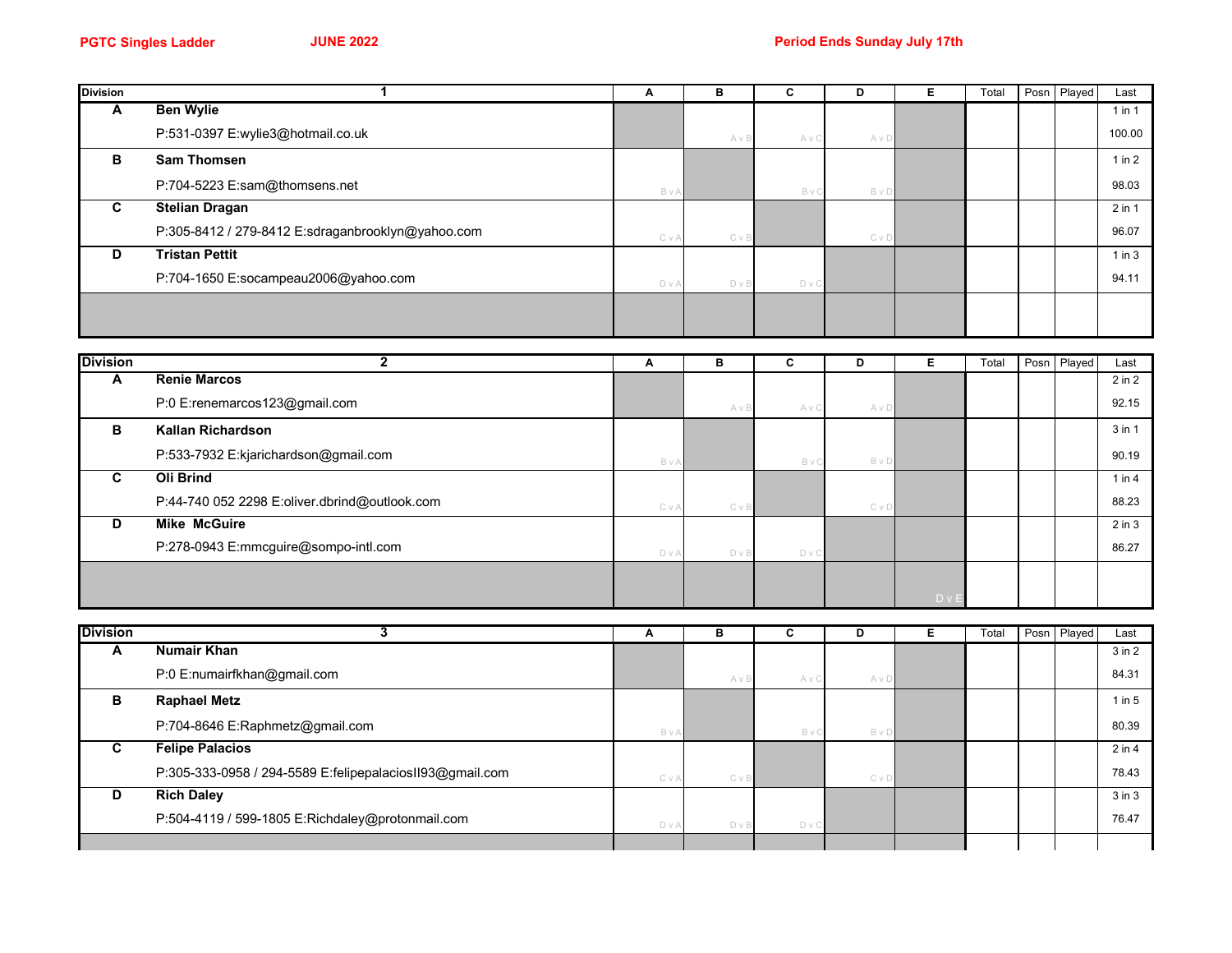$\blacksquare$ 

| <b>Division</b> | 4                                           | A     | в            | C              | D          | Е | Total | Posn Played | Last       |
|-----------------|---------------------------------------------|-------|--------------|----------------|------------|---|-------|-------------|------------|
| A               | <b>Andrew Markus</b>                        |       |              |                |            |   |       |             | 4 in 2     |
|                 | P:591-5509 E:andrew.markus@gmail.com        |       | AvB          | A v C          | A v D      |   |       |             | 74.50      |
| в               | <b>Paul Botes</b>                           |       |              |                |            |   |       |             | 1 in 6     |
|                 | P:516-9707 / 298-1195 E:botespaul@gmail.com | B v A |              | BvC            | BvD        |   |       |             | 72.54      |
| C               | <b>Muhammad Khan</b>                        |       |              |                |            |   |       |             | $2$ in $5$ |
|                 | P:524-1357 E:muhammad.khan@deloitte.com     | C V A | <b>C</b> v B |                | $C \vee D$ |   |       |             | 70.58      |
| D               | <b>John Masters</b>                         |       |              |                |            |   |       |             | $3$ in $4$ |
|                 | P:338-1905 E:John.Masters@aig.com           | D V A | D v B        | D <sub>V</sub> |            |   |       |             | 68.62      |
|                 |                                             |       |              |                |            |   |       |             |            |
|                 |                                             |       |              |                |            |   |       |             |            |

| <b>Division</b> |                                        | A     | в            | C     | D          | Total | Posn | Played | Last       |
|-----------------|----------------------------------------|-------|--------------|-------|------------|-------|------|--------|------------|
| A               | Sophie Campeau                         |       |              |       |            |       |      |        | $1$ in $7$ |
|                 | P:0 E:scampeau@cilbm.com               |       |              | BvC   | BvD        |       |      |        | 64.70      |
| в               | <b>Robin Bedford</b>                   |       |              |       |            |       |      |        | $2$ in $6$ |
|                 | P:0 E:rbedford@opusfundservices.com    | BvA   |              | Bv    | BvD        |       |      |        | 62.74      |
| C.              | Joanne Lonergan                        |       |              |       |            |       |      |        | $3$ in $5$ |
|                 | P:533-0290 E:Joannelonergan8@gmail.com | CvA   | <b>C</b> v B |       | $C \vee D$ |       |      |        | 60.78      |
| D               | <b>Jonathan Hughes</b>                 |       |              |       |            |       |      |        | $1$ in $8$ |
|                 | P:533-5020 E:Jonhughes@sompo-intl.com  | D v A | D v B        | D v C |            |       |      |        | 56.86      |
|                 |                                        |       |              |       |            |       |      |        |            |
|                 |                                        |       |              |       |            |       |      |        |            |

| <b>Division</b> |                                        |     | в          | ⌒<br>u | Đ     | Total | Posn Played | Last       |
|-----------------|----------------------------------------|-----|------------|--------|-------|-------|-------------|------------|
| A               | Andrea Luber                           |     |            |        |       |       |             | 2 in 7     |
|                 | P:331-3229 E:andrea.luber@yahoo.com    |     | AvB        | Αv     | AvC   |       |             | 54.90      |
| в               | <b>Jadon Spriggs</b>                   |     |            |        |       |       |             | $3$ in $6$ |
|                 | P:524-7594 E:mspriggs@transact.bm      | BvA |            | B.     | B v I |       |             | 52.94      |
| C               | <b>Richard McBrearty</b>               |     |            |        |       |       |             | $0$ in $0$ |
|                 | P:519-6658 E:Rickmcbrearty@hotmail.com | CvA | $C \vee B$ |        | C v D |       |             | 51.92      |
| D               | <b>Richard Neame</b>                   |     |            |        |       |       |             | 4 in 5     |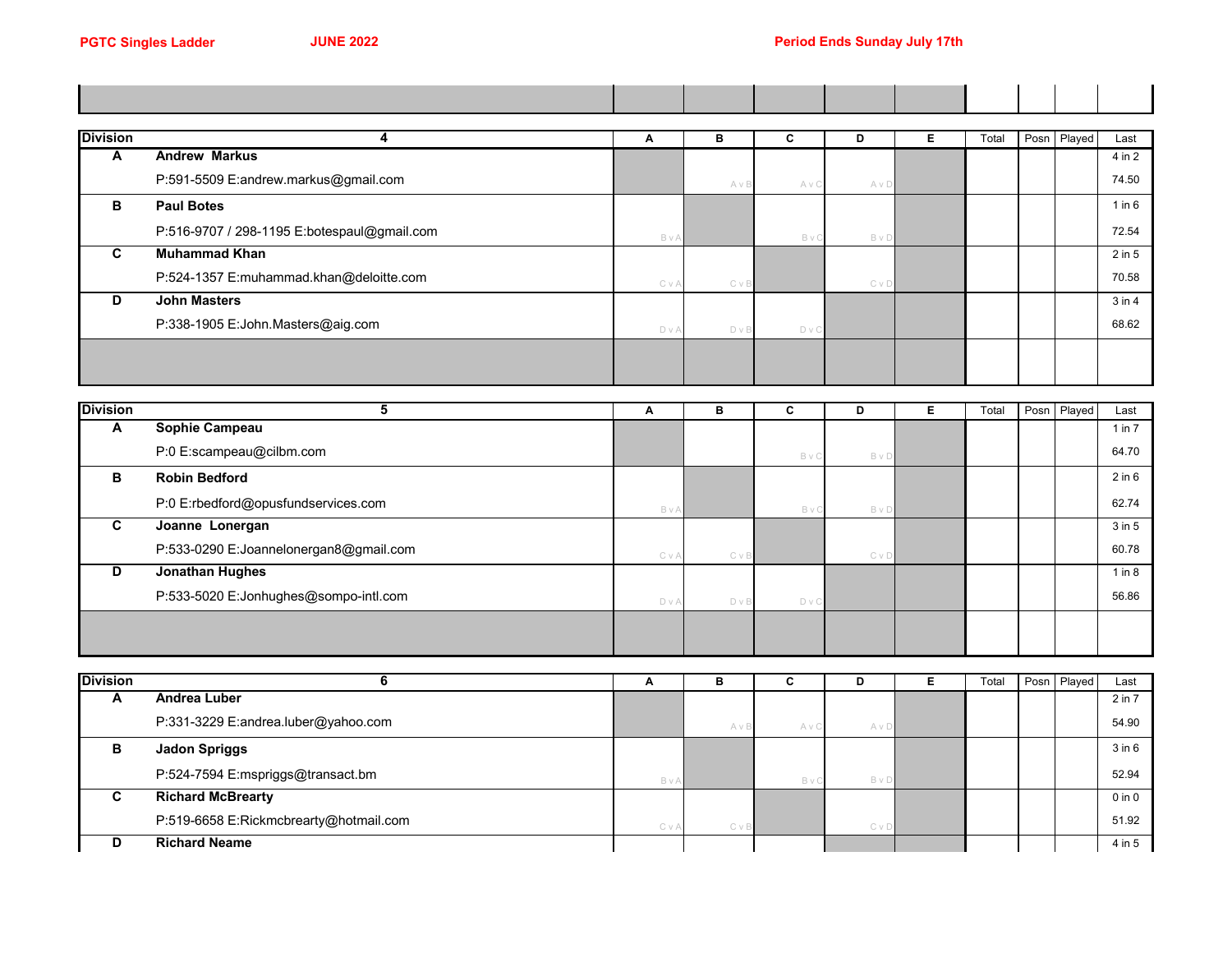| P:236-8479 / 248-1521 E:capneamo@hotmail.com |  |  |  |  | 50.98 |
|----------------------------------------------|--|--|--|--|-------|
|                                              |  |  |  |  |       |

| <b>Division</b> |                                       | A          | в     | C     | D          | Total | Posn Played | Last        |
|-----------------|---------------------------------------|------------|-------|-------|------------|-------|-------------|-------------|
| A               | <b>Ethan Anderson</b>                 |            |       |       |            |       |             | $1$ in $9$  |
|                 | P:504-4439 E:mrsanderson79@icloud.com |            | AvB   | A v C | AvD        |       |             | 49.01       |
| в               | Hasan Khan                            |            |       |       |            |       |             | $2$ in $8$  |
|                 | P:0 E:kmfaraz@yahoo.com               | BvA        |       | BvC   | BvD        |       |             | 47.05       |
| C.              | <b>Darren Choonucksing</b>            |            |       |       |            |       |             | 3 in 7      |
|                 | P:0 E:darrenchoonucksing@gmail.com    | $C \vee A$ | C v B |       | $C \vee D$ |       |             | 45.09       |
| D               | Simona Terceira                       |            |       |       |            |       |             | $1$ in $10$ |
|                 | P:704-7372 E:simonaterceira@yahoo.com | D V A      | D v B | D v C |            |       |             | 41.17       |
|                 |                                       |            |       |       |            |       |             |             |
|                 |                                       |            |       |       |            |       |             |             |

| <b>Division</b> |                                          | А     | в          | u     | D     | Е | Total | Posn Played | Last       |
|-----------------|------------------------------------------|-------|------------|-------|-------|---|-------|-------------|------------|
| A               | <b>Nadhira Durham</b>                    |       |            |       |       |   |       |             | 2 in 9     |
|                 | P:537-3358 E:tinadurham10@gmail.com      |       | AvB        | A v C | A v D |   |       |             | 39.21      |
| в               | <b>Adrian Hartnett-Beasley</b>           |       |            |       |       |   |       |             | 1 in 11    |
|                 | P:0 E:ahartnettbeasley@gmail.com         | BvA   |            | Bv    | BvD   |   |       |             | 33.33      |
| C.              | <b>Peter Willitts</b>                    |       |            |       |       |   |       |             | $0$ in $0$ |
|                 | P:704-0611 E:Peter.willitts710@gmail.com | CvA   | $C \vee B$ |       | CvD   |   |       |             | 33.33      |
| D               | <b>Charles Keem</b>                      |       |            |       |       |   |       |             | 2 in 10    |
|                 | P:535-7232 E:keem.charles@gmail.com      | D v A | D v B      | D v C |       |   |       |             | 31.37      |
|                 |                                          |       |            |       |       |   |       |             |            |
|                 |                                          |       |            |       |       |   |       |             |            |

| <b>Division</b> |                                              | n   |     | ັ  |       | Total | Posn Played | Last    |
|-----------------|----------------------------------------------|-----|-----|----|-------|-------|-------------|---------|
| -               | <b>Raul Maldonado</b>                        |     |     |    |       |       |             | 3 in 9  |
|                 | P:533-3173 E:rmaldonado@archunderwriters.com |     | AvE | Αν | A v D |       |             | 29.41   |
|                 | <b>Brendan Stones</b>                        |     |     |    |       |       |             | 4 in 8  |
|                 | P:0 E:b_stones@hotmail.com                   | BvA |     |    | B v D |       |             | 27.45   |
|                 | Jayden Lambert                               |     |     |    |       |       |             | 1 in 12 |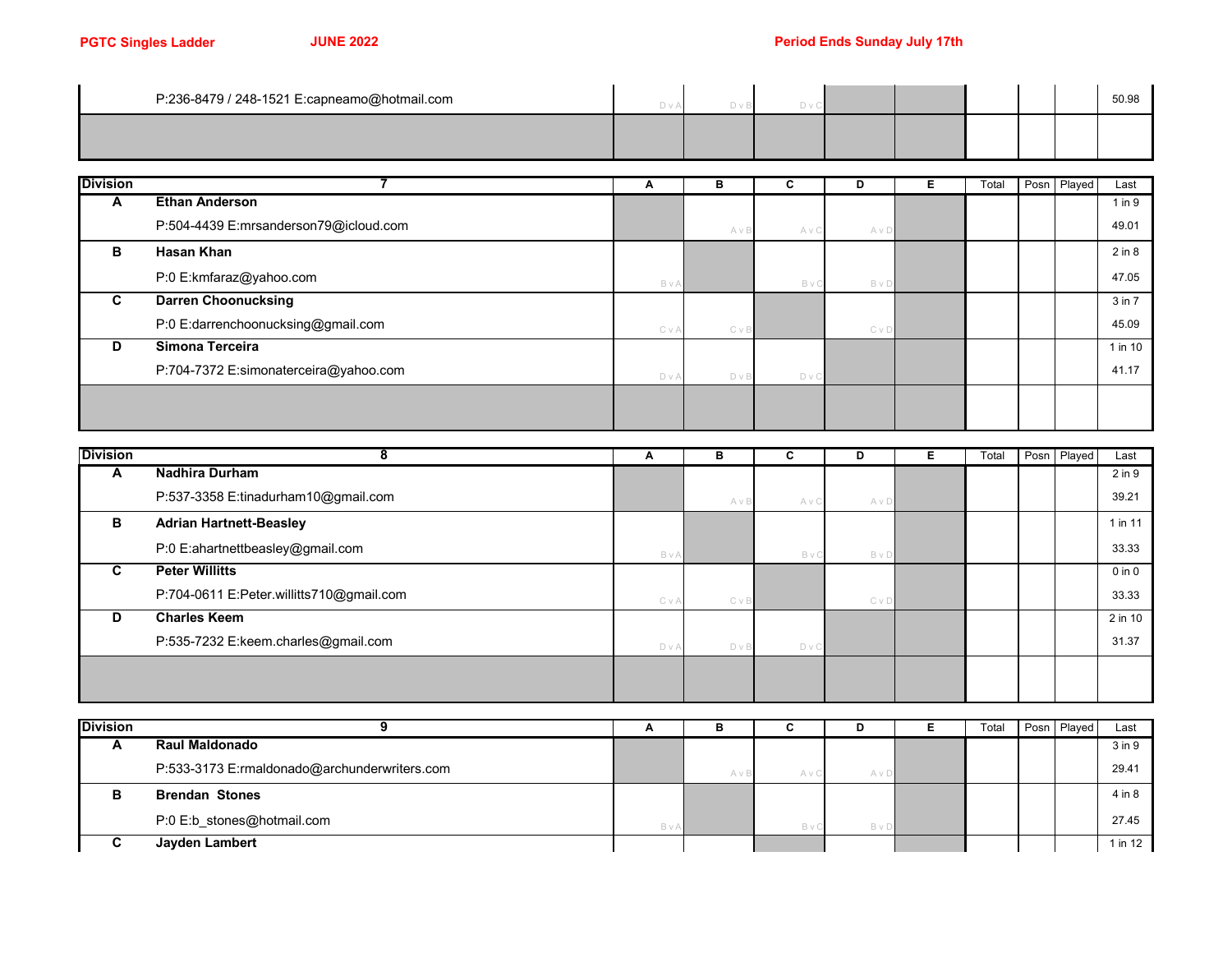| P:0 E:lisalambert958@gmail.com             | CvA | СvВ | C v D |  |  | 25.49      |
|--------------------------------------------|-----|-----|-------|--|--|------------|
| <b>Zander Rafferty</b>                     |     |     |       |  |  | $0$ in $0$ |
| P:704-7233 E:michelleandchris@northrock.bm | DvA |     |       |  |  | 25.49      |
|                                            |     |     |       |  |  |            |
|                                            |     |     |       |  |  |            |

| <b>Division</b> | 10                                            | A   | в            | c     | D          | Е | Total | Posn Played | Last    |
|-----------------|-----------------------------------------------|-----|--------------|-------|------------|---|-------|-------------|---------|
| A               | Jose Pena                                     |     |              |       |            |   |       |             | 2 in 11 |
|                 | P:705-9555 E:japenacarro@yahoo.com            |     | AvB          | A v ( | A v D      |   |       |             | 23.52   |
| B               | Rosa Jaime                                    |     |              |       |            |   |       |             | 3 in 10 |
|                 | P:599-5554 E:rosajaime@gmx.net                | BvA |              | Βv    | BvD        |   |       |             | 21.56   |
| C               | <b>Brian McGee</b>                            |     |              |       |            |   |       |             | 1 in 13 |
|                 | P:704-3388 E:brmcgee@tcd.ie                   | CvA | <b>C</b> v B |       | $C \vee D$ |   |       |             | 17.64   |
| D               | <b>Audrey Smatt</b>                           |     |              |       |            |   |       |             |         |
|                 | P:238-3389 / 531-0301 E:Audreysmatt@gmail.com |     |              |       |            |   |       |             |         |
|                 |                                               |     |              |       |            |   |       |             |         |
|                 |                                               |     |              |       |            |   |       |             |         |

| <b>Division</b> |                                            | A   | в     | C     | D   | Total | Posn Played | Last    |
|-----------------|--------------------------------------------|-----|-------|-------|-----|-------|-------------|---------|
| A               | <b>Pamela Foskey</b>                       |     |       |       |     |       |             | 3 in 11 |
|                 | P:505-2374 E:pcfoskey@gmail.com            |     | AvB   | A v C | AvD |       |             | 13.72   |
| В               | <b>Unaysah Khan</b>                        |     |       |       |     |       |             | 4 in 10 |
|                 | P:0 E:unaysah27@gmail.com                  | BvA |       | B v ( | BvD |       |             | 11.76   |
| C               | <b>Stephen Flaherty</b>                    |     |       |       |     |       |             | 2 in 13 |
|                 | P:524-1171 E:stephen.flaherty@deloitte.com | CvA | C v B |       |     |       |             | 9.80    |
| D               | Jan Haylett                                |     |       |       |     |       |             | 3 in 12 |
|                 | P:278-5703 E:Jan.Haylett@icloud.com        |     |       |       |     |       |             | 7.84    |
|                 |                                            |     |       |       |     |       |             |         |
|                 |                                            |     |       |       |     |       |             |         |

| <b>Division</b> | . .                                |  |       | Total | Posn Played | Last    |
|-----------------|------------------------------------|--|-------|-------|-------------|---------|
|                 | <b>Nigel Morley</b>                |  |       |       |             | 4 in 11 |
|                 | P:519-7672 E:nigelmorley@gmail.com |  | m v L |       |             | 5.88    |
|                 | Inger Mesna                        |  |       |       |             | 3 in 13 |